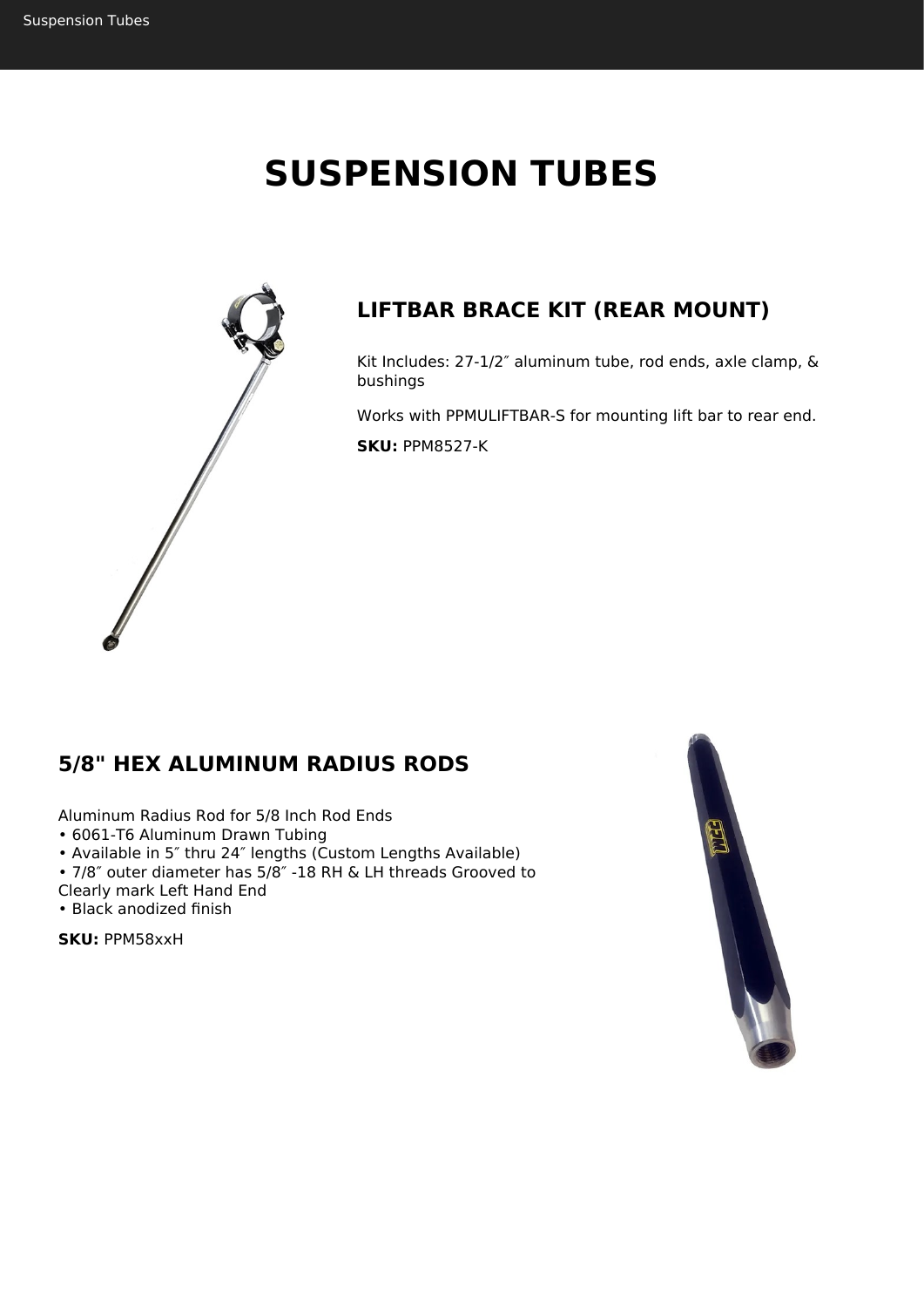

# **3/4" HEX ALUMINUM RADIUS ROD**

Aluminum Radius Rod for 3/4″ Inch Rod Ends

- 6061-T6 Aluminum Drawn Tubing
- Available in 6″ thru 29″ lengths (Custom Lengths Available)
- 1″ outer diameter has 3/4″ -16 RH & LH threads
- Grooved to Clearly mark Left Hand End
- Black anodized finish

**SKU:** PPM34##H

## **5/8" SWAGED STEEL TUBES**

5/8″ swaged tubes are available in a multiple lengths for any application.

SAE 1012 Seamless Tubing Equivalent 0.079 wall (cold worked for added strength) Zinc Plated Knurled on One End for the Non-Swaged Area

Other sizes and lengths available in quantity.

**SKU:** PPM58##S





## **3/4" SWAGED STEEL TUBE**

3/4″ swaged tubes are available in a multiple lengths for any application.

SAE 1012 Seamless Tubing Equivalent , 0.079 wall (cold worked for added strength) Zinc Plated Black Dichromate Knurled on One End for the Non-Swaged Area

Other sizes and lengths available in quantity.

**SKU:** PPM34##S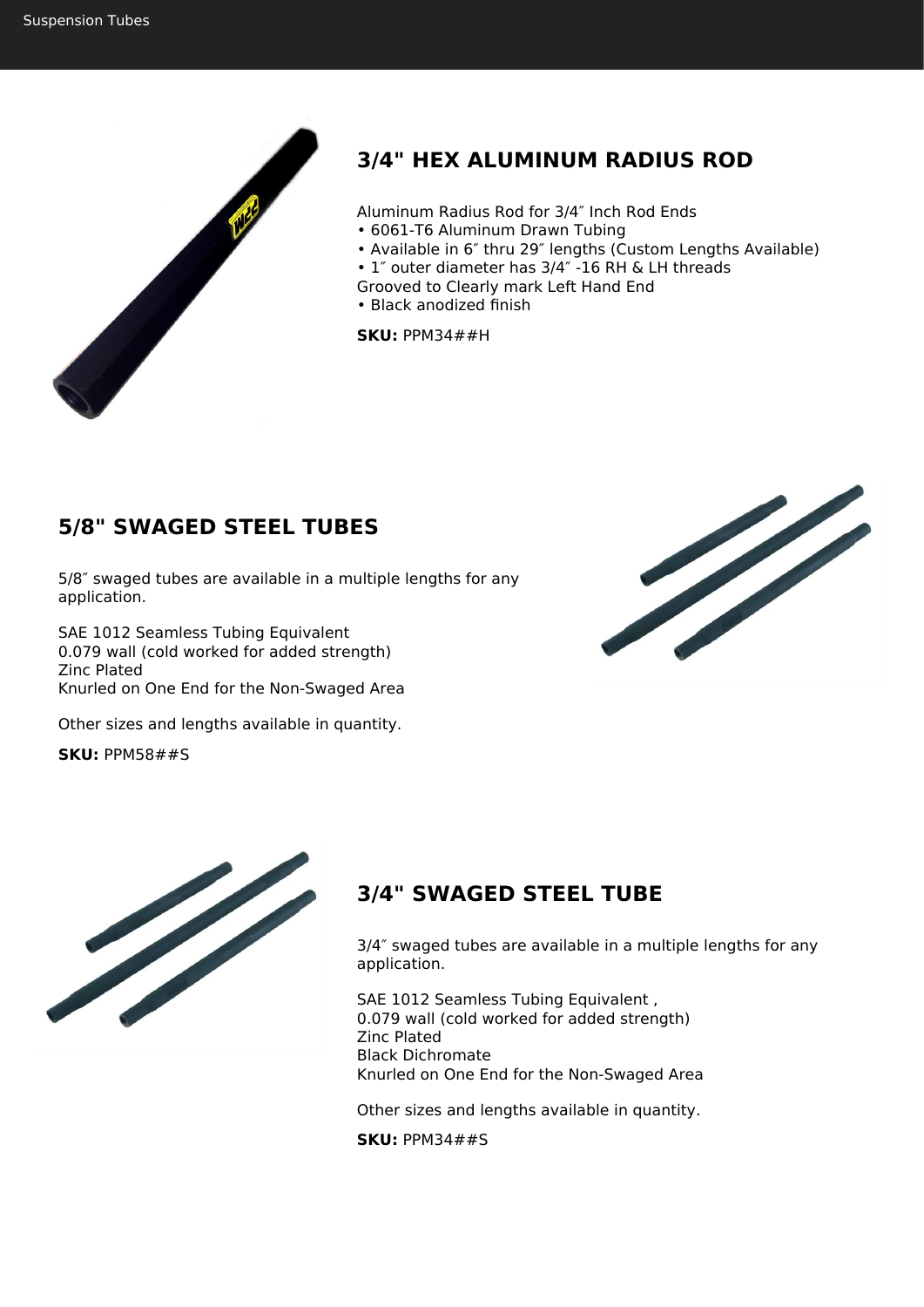#### **PPM8525 ALUMINUM 25" SUSPENSION TUBE**

Aluminum 25″ Suspension Tube. 1/2″ RH and LH Threaded Ends Works well with Liftbar brace mounted to rear **SKU:** PPM8525





# **ALUMINUM 27.5" SUSPENSION TUBE**

Aluminum 27.5″ Suspension Tube. 1/2″ RH and LH Threaded Ends Works well with Lift bar (PPMULIFTBAR-S) brace mounted to rear. **SKU:** PPM8527

#### **LIFTBAR CLAMP**

PPM4017 Liftbar Axle Mount Clamp (1/2″ hole for mount, 2 pc ring, dbl tab)

**SKU:** PPM4017

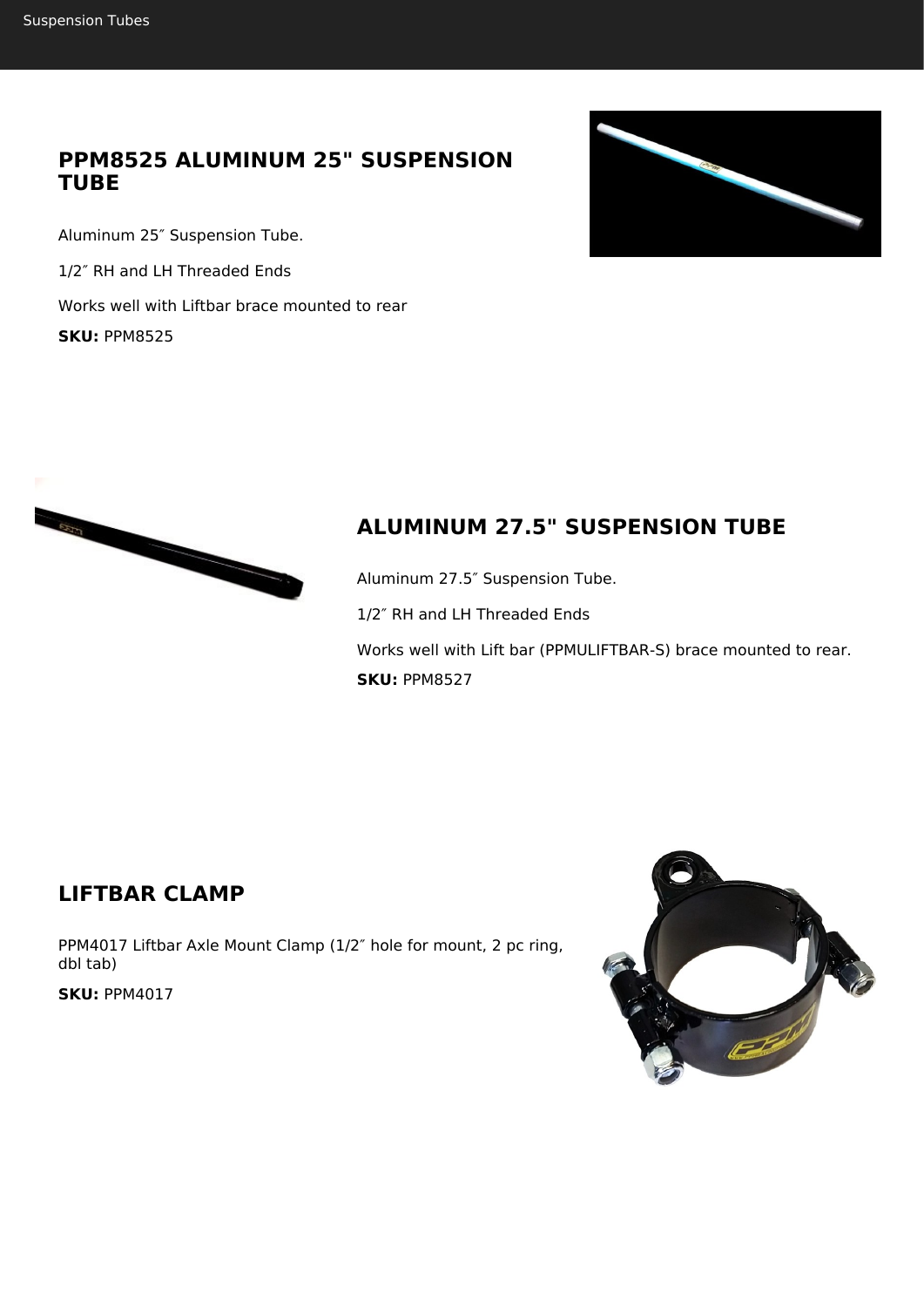

## **ADJUSTABLE BENT 4-BAR TUBE ASSMY**

Bent 4 bar tube assembly with hex adjuster nut. Lengths are center to center.

**SKU:** PPM58#BA

#### **ROUND, SUSPENSION TUBE**

Round, aluminum suspension tube -  $\frac{1}{2}$ " **SKU:** PPM12##R



#### **5/8" BENT 4 BAR TUBE (ONLY TUBE)**

Made of DOM Steel Bent Tubes Increase Traction & Birdcage Clearance 11, 12″, 13″, 14″, 15″, 16″, 17″ & 18″ Available

Measured end to end - no rod ends

**SKU:** PPM58##BB